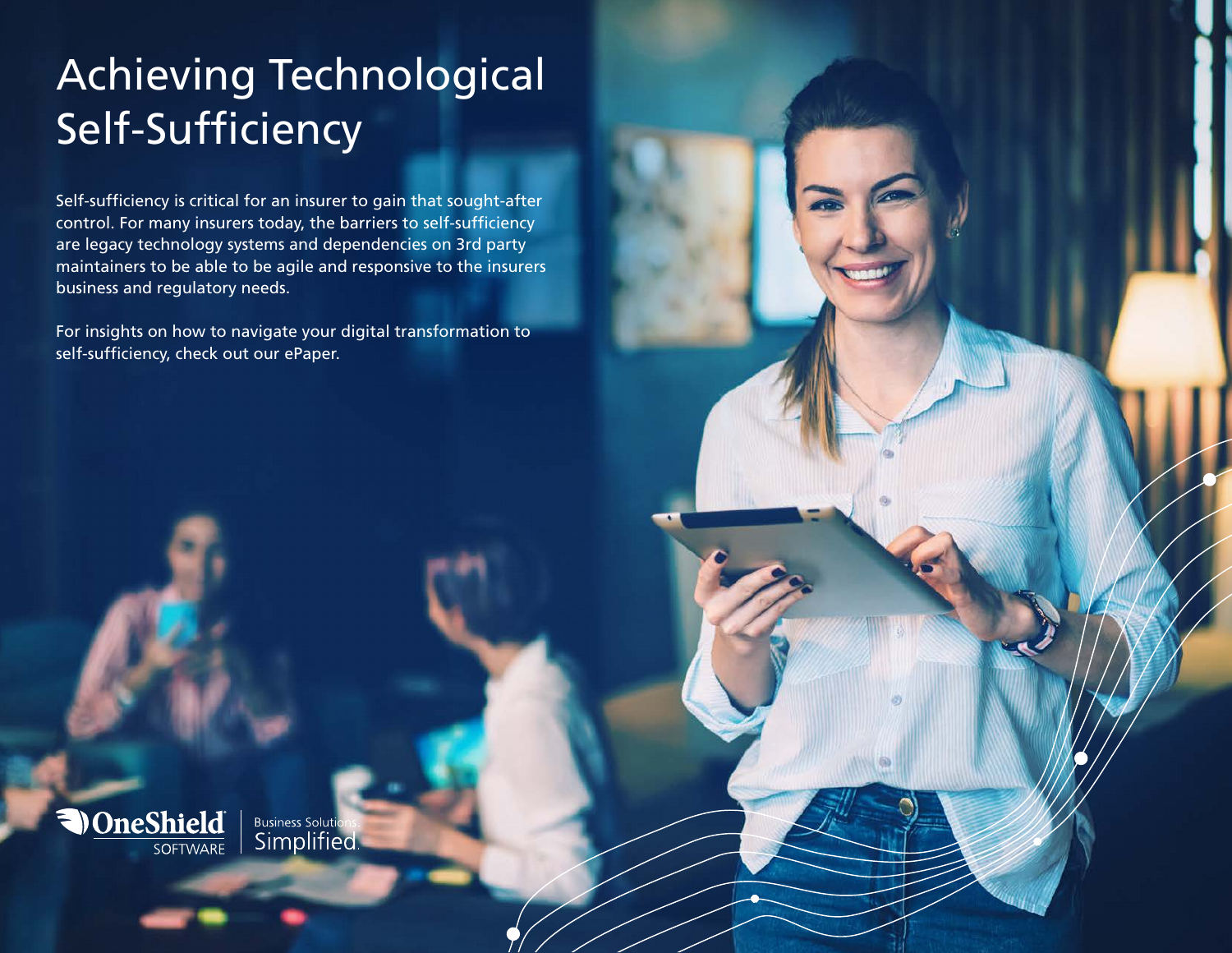# Table of Contents

| Achieving Technological Self-Sufficiency         | 3 |
|--------------------------------------------------|---|
| Master Complexity While Preparing for the Future | 5 |
| Self-Sufficiency Helps the Bottom Line           | 7 |
| Self-Sufficiency Puts You in Control             | 8 |
|                                                  |   |

The OneShield Software Story **9**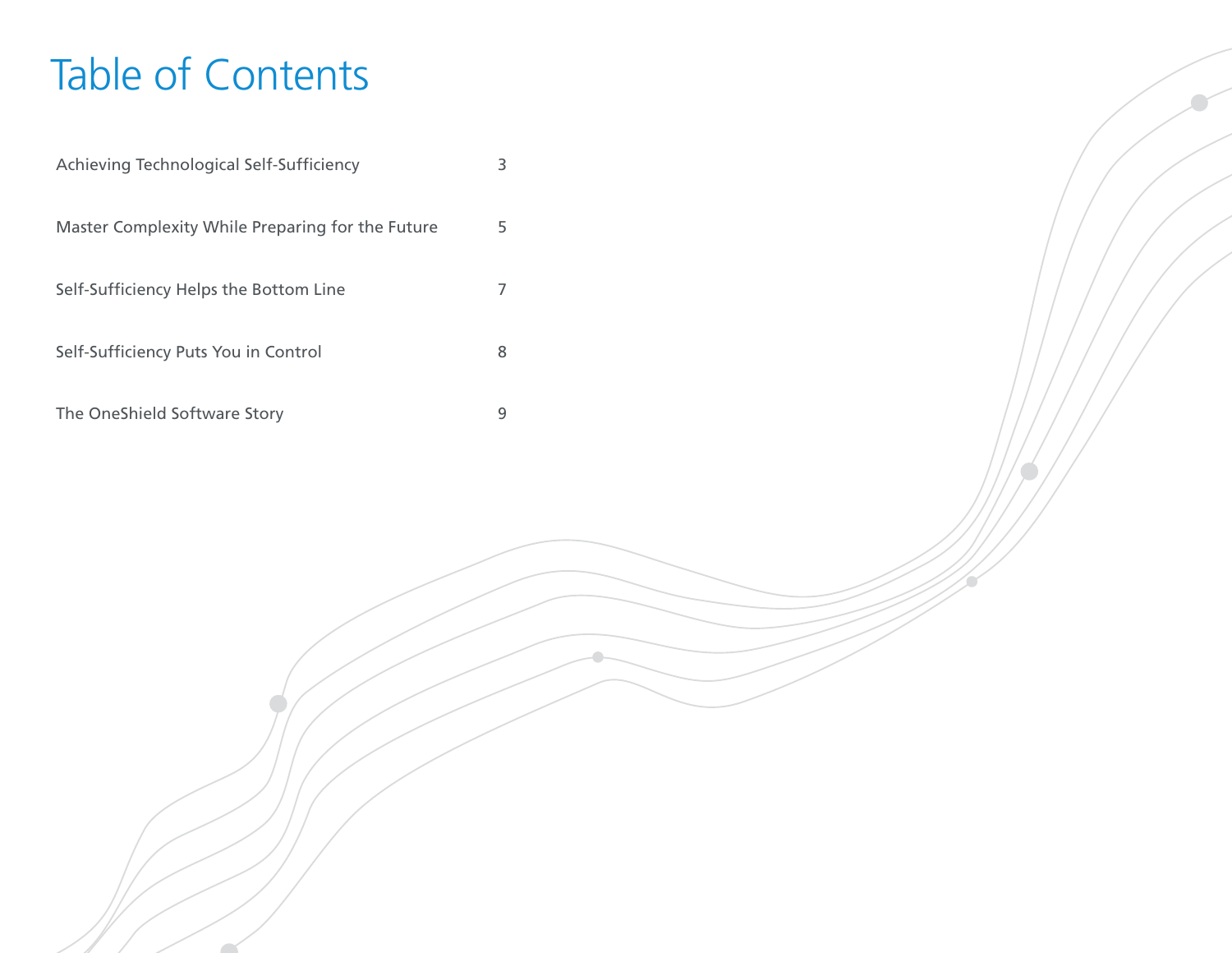# Achieving Technological Self-Sufficiency

Agility. Adaptability. Self-sufficiency. Once the purview of tech startups and entrepreneurs, are now quickly becoming the table stakes in the insurance industry. And no wonder; in every aspect of their lives, consumers demand, and are granted, control. And the only way insurers can deliver that is to have control themselves. Control over the core systems that anchor their product offering and define customer experience. Self-sufficiency, in particular, is critical for an insurer to be responsive and able to implement change. For many insurers today the barriers to self-sufficiency are legacy technology systems and dependencies on 3rd party maintainers to be agile and responsive to the insurers business and regulatory needs.

The main issue with legacy systems is that they are largely reliant on a complex web of outside system vendors, third-party consultants, and outdated technology. A relatively simple change, update or extension of the core software platform requires a small army to make it happen. It is the antithesis of the agility required to compete. If those frustrations aren't bad enough, insurers may also be losing out on the competitive advantages of being self-sufficient with their core systems.

Working with a legacy technology platform is like<br>having to wait for a cable repairman to come by<br>every time you want to change the channel. having to wait for a cable repairman to come by every time you want to change the channel.

 $\frac{1}{H}$ 

Indeed, legacy technologies are a well-known pain point among insurers' Chief Information Officers. A 2018 survey commissioned by OneShield Software and conducted by TechValidate, – an independent third-party research firm – reported that 40% of respondent insurers cited the burden of legacy systems as one of two leading challenges for their business. The other significant challenge boiled down to a lack of technological selfsufficiency to make real time updates, set up new products quickly, and quickly deploy changes to the market.

The reason legacy platforms often lack the capability to provide any degree of self-sufficiency is the result of the very technology they are built on. For instance, they are typically housed onsite on mainframes or private internal networks. Frequently, they're a patchwork of manual processes using software from multiple vendors. Yet, as 47% of those surveyed reported, the resources needed to support legacy systems are usually not in-house. As such, third-party vendors or consultants must be hired sometimes even for routine changes and maintenance. This only compounds the challenge of introducing new strategies. Marketplace essentials such as improving web portals, adding new rules to improve risk analysis, and leveraging geocoding data and models in pricing algorithms, become almost unachievable.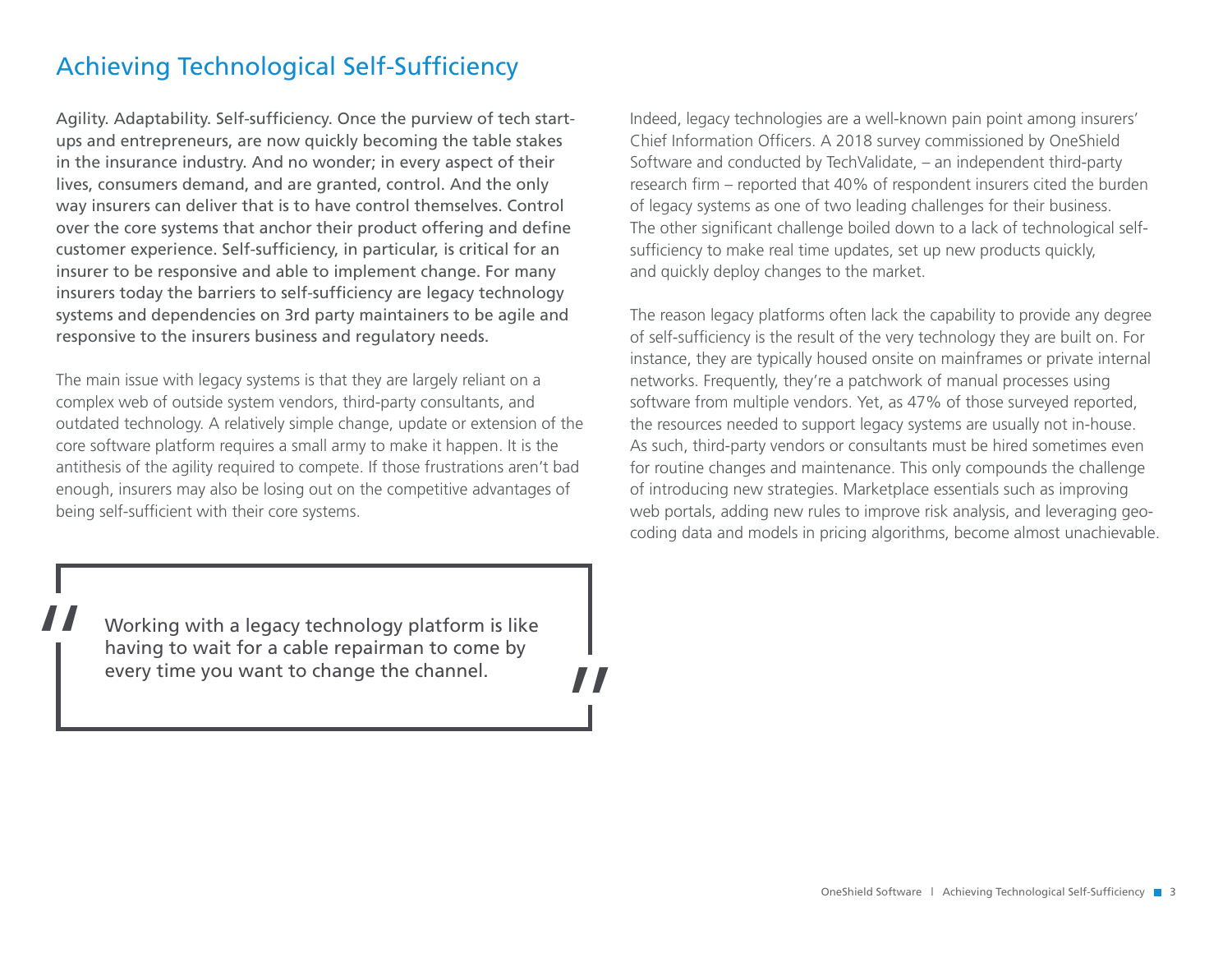These findings are supported by other recent surveys. In the 2019 Gartner CIO Survey, for example, the world's leading research and advisory company Gartner asked insurance CIOs what their most significant resource barriers were to achieving their objectives.

The survey found:

- Insufficient numbers of IT/business resources: 34%
- Insufficient depth/breadth of digital skills: 31%
- Unable to source needed digital capabilities from vendors/contractors: 8%\*

Interestingly, we have found demography also plays a role in the issues legacy technology pose. Simply, those who have the expertise and experience with older systems and technology are retiring. And it is fair to say that the task of recruiting and retaining members of today's younger workforce to work on these systems could be accurately portrayed as herculean.

What if, however, achieving more or even complete technology selfsufficiency was well within the reach of every insurer, regardless of size? After all, it is possible for an insurer's business and IT team members to be given the tools needed to easily, safely and reliably modify and update their core technology platform. It is possible to create a core system that acts as a hub and allows functionality to be swapped in and out.

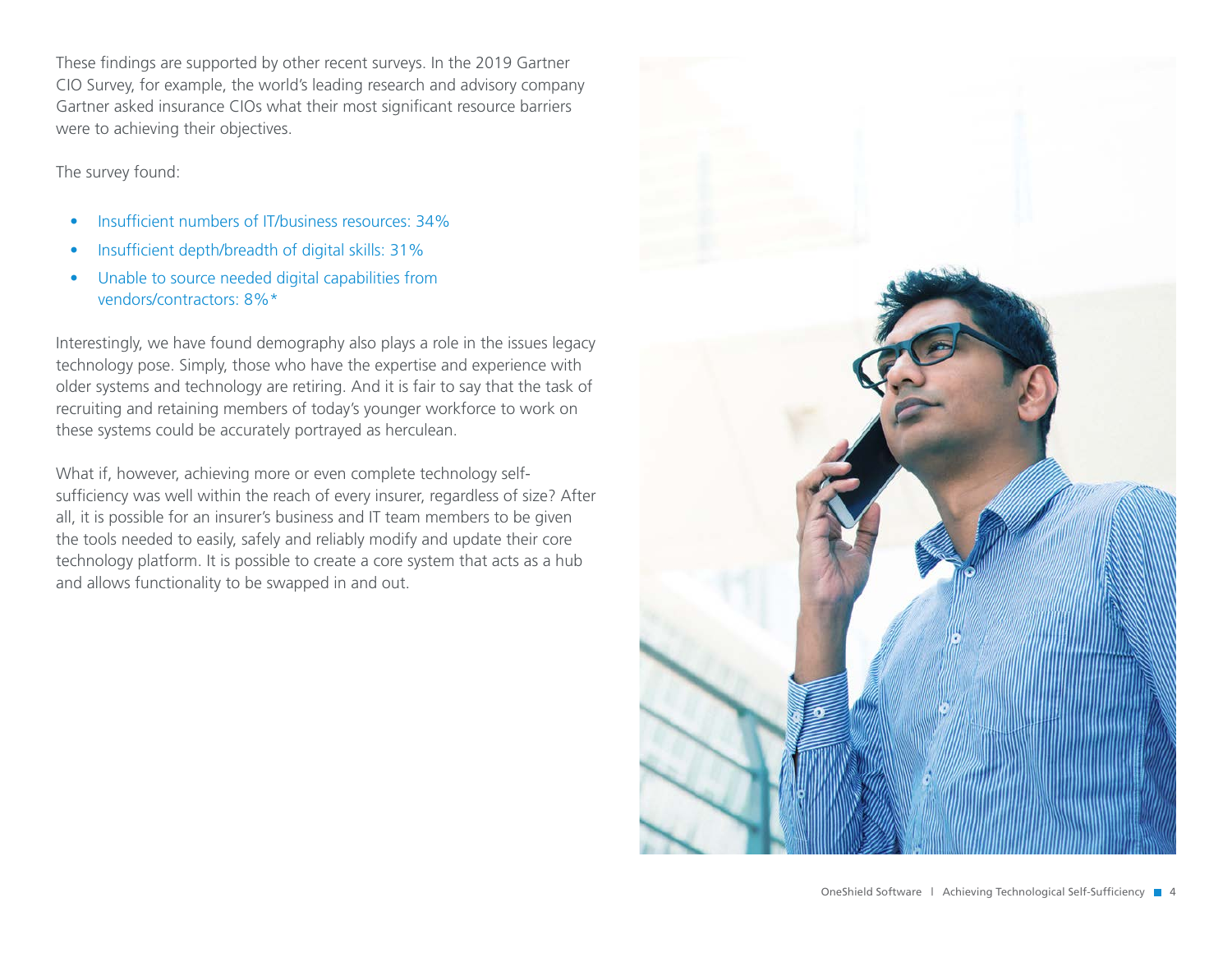### Master Complexity While Preparing for the Future

According to SMA Research's 2019 Top Predictions for Insurance, current and future market success for domestic and global insurers may very well depend on their organization's agility. The so-called "Agile Mandate" is a "collaborative mindset resulting in the combination of the rich expertise

of incumbent technology with the speed and agility associated with InsureTechs."

In other words, an insurer's future success will hinge to some degree on its ability to make bold and rapid changes in response to fast-emerging market opportunities. Success will rely on an ability to embrace organizational agility and employ sprints or fast change turnaround cycles in order to streamline technical operations. The market will demand the incubation of new products and services to be aggressive, greatly condensing the time from innovation to deployment.

Helping insurance businesses achieve this speedto-market will be solution providers, such as OneShield Software, that deploy microservices and cloud-based platforms.

# **What Are Microservices?**

A key aspect of today's leading core system platforms are microservices — reusable modules that business and technology users can leverage to connect with third-party applications. Microservices step in to expedite a transaction or perform a single task. They are independently deployed services with discrete and narrow functionality. A microservice, for example, might involve creating a rate, doing name calls, account lookups or producing a certificate of insurance. Microservices, however, need a technology architecture or platform such as OneShield's that is receptive to their plug-and-play attributes.

#### How to Become Self-Sufficient and Future Ready

One of the key factors in enabling self-sufficiency in modern core systems is that, unlike most legacy systems, all software applications and the core data model reside on a single base platform. That single and shared data model, containing information about your customers and products, is what allows

> users to see and manage from one screen all customer touchpoints, including various policies, payments, and claims.

As an example of modern technology, OneShield's solution is uniquely geared to enabling self-sufficiency. At the heart of its single platform is a scalable metadata-driven transaction layer that separates critical data from software functions. That layer is built around a powerful workflow engine with customizable workflows, rules and execution capabilities. All of this is easily accessed through Application Programming Interfaces (APIs) enabling almost any third-party application to exchange data and trigger functionality.

For modern systems, from an insurer's viewpoint, there should be no complex coding required. Instead, all configuration options should be visible and modifiable to properly authorized business or technology users. Allowing configuration that extends beyond simple rates, rules and UI changes to customize workflows, processes, user interfaces, rates, product rules, and other aspects of the solution, including the central data model is crucial.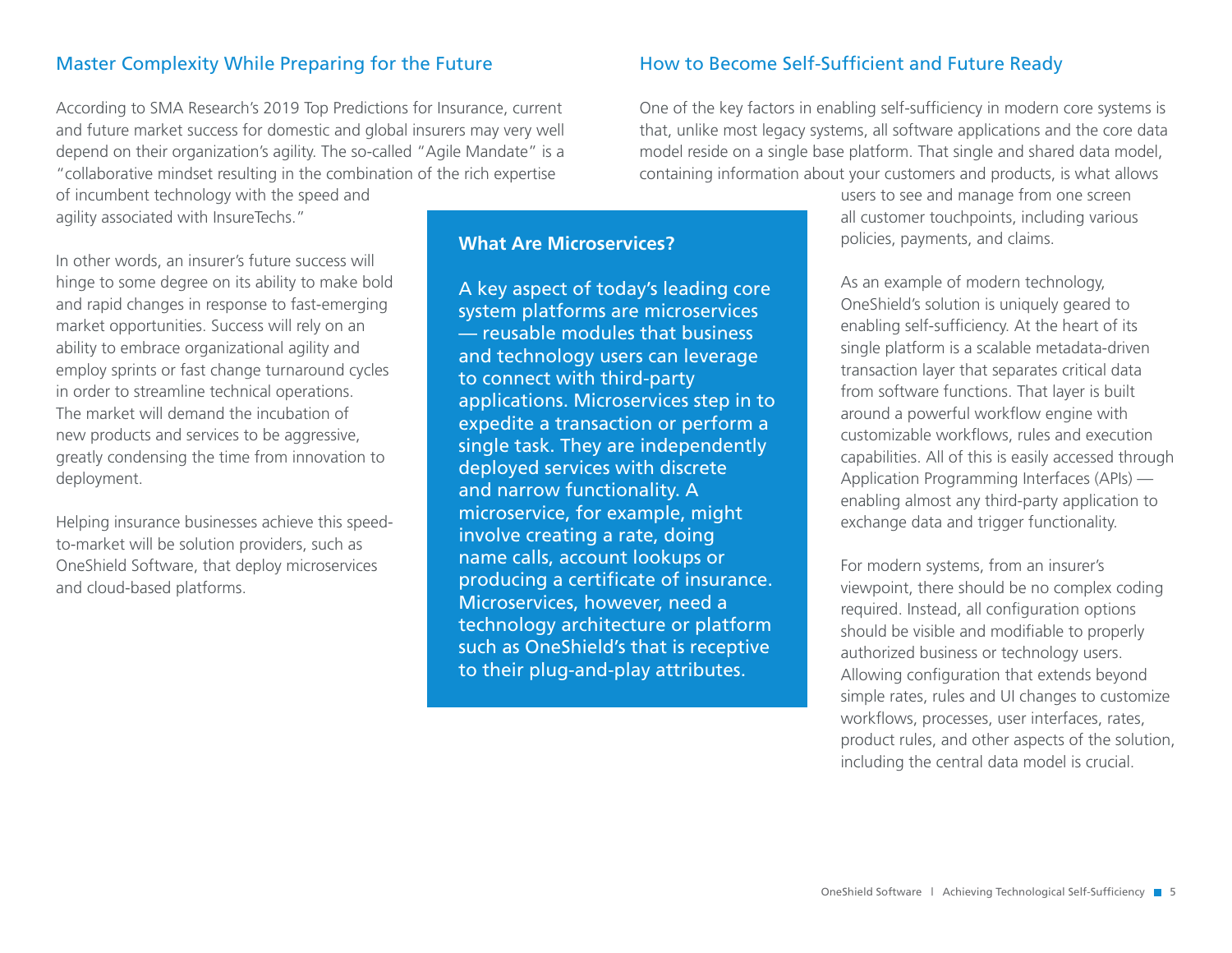With "customer centricity" users can leverage easy-to-use tools for extensive self-configuration of the platform. Solution boasts a foundational configuration tool called OneShield Designer. OneShield Designer allows users to configure virtually everything across all platform components, including workflows, product definitions, object models, and user interfaces for legacy and third-party systems. Taking self-sufficiency and flexibility even further, our design capabilities extend to configuring coverage packages, new product combinations and the ability to leverage and create new services that extend the application's role within the ecosystem:

# **OneShield's Configuration Capabilities**

| Package Designer                                                                                                                                                                                                                                                                                                                            | <b>Services Designer</b>                                                                                                                                                                                                                                                               |
|---------------------------------------------------------------------------------------------------------------------------------------------------------------------------------------------------------------------------------------------------------------------------------------------------------------------------------------------|----------------------------------------------------------------------------------------------------------------------------------------------------------------------------------------------------------------------------------------------------------------------------------------|
| • Package Designer provides the<br>ability to wrap together disparate<br>coverages and coverage parts,<br>including those traditionally defined<br>as commercial and personal lines,<br>into a single policy package.<br>• Seamless filing adoption by state<br>or jurisdiction, without the need to<br>maintain distinct products for each | • Services Designer accesses pre-built<br>APIs from the Designer Services<br>catalog collection of vendor and<br>product-independent services.<br>• Build new APIs to allow external<br>applications to remotely execute<br>business transactions on the Core<br>Transaction Platform. |
| state<br>· Package Designer enables quick roll-<br>outs for multiple product versions to<br>support various channels, effective<br>dates, or other criteria.                                                                                                                                                                                | • Independent of a user interface,<br>external applications use this service<br>layer as a transaction engine and<br>data store<br>• The service layer provides a general-                                                                                                             |
| Insurers can reuse coverage<br>components while writing packages<br>- eliminating redundancy, all while<br>reducing errors and improving<br>market delivery timing.                                                                                                                                                                         | purpose API used across all product<br>configurations.<br>• Use of metadata configuration<br>for workflow, rules, and service<br>operation requests and responses<br>allows for a set service operation<br>that exchanges data and application<br>logic for different products without |

having to change service layer

interfaces.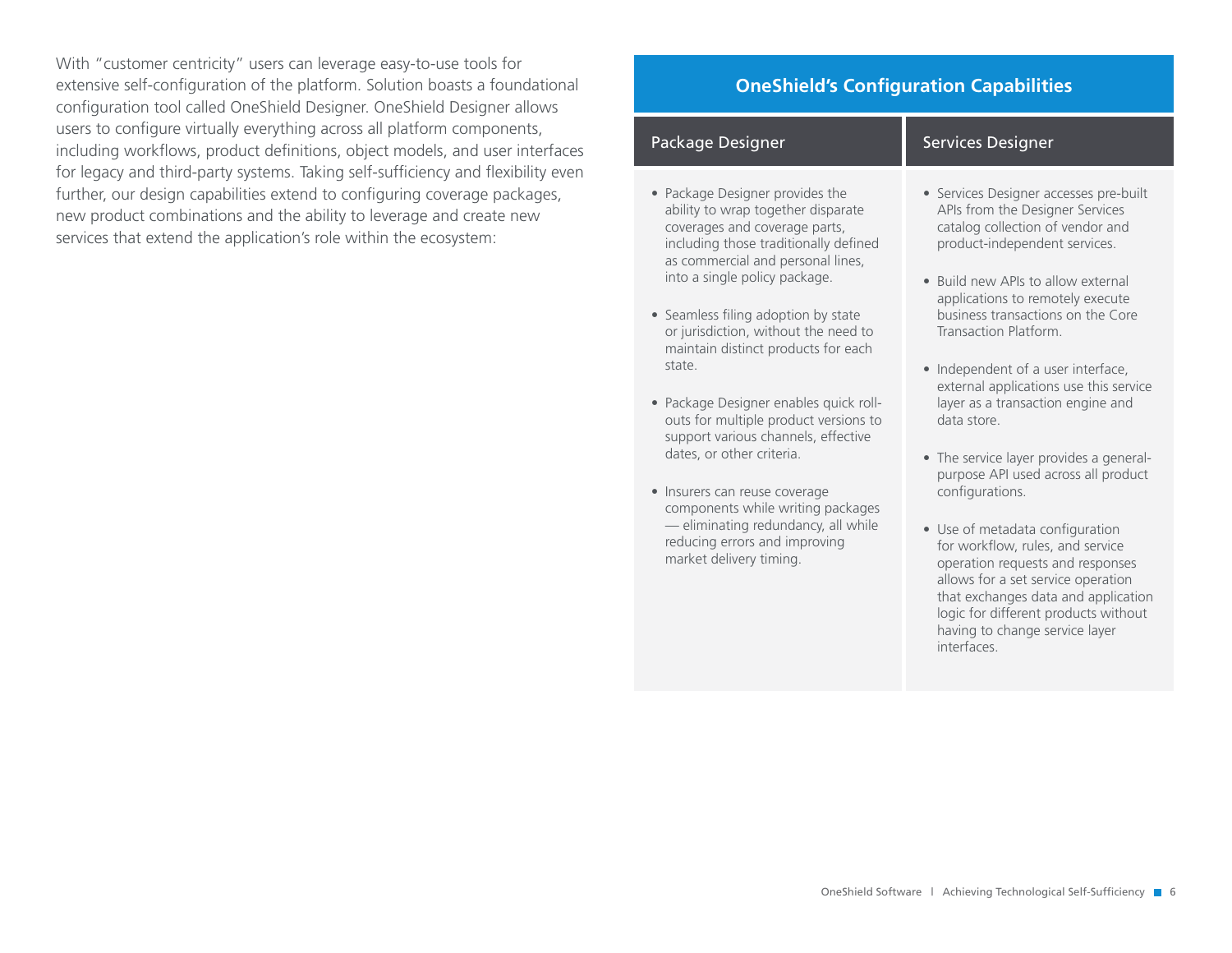# Self-Sufficiency Helps the Bottom Line

As shown, self-sufficiency in dealing with your core system platform offers clear competitive advantages by empowering quick response to market opportunities. Self-sufficiency also, however, can deliver clear advantages to your bottom line.

In a 2018 independent third-party survey of OneShield clients, 65% of respondents identified<br>technological self-sufficiency as the most dominant advantage when it comes to Total Cost<br>of Ownership (TCO) of a modern core sys technological self-sufficiency as the most dominant advantage when it comes to Total Cost of Ownership (TCO) of a modern core system. The ability to rapidly make changes internally without hiring coders and consultants represents significant savings in annual IT budgets.

Most respondents also reported their team members were "very comfortable" with their capability to add new products, markets segments, and geographies. Rate changes were easy to complete, as were designing, configuring, and testing new workflows and products. Self-sufficiency also offers savings when system upgrades are needed. In many legacy systems, upgrades have a ripple effect on customized coding and configurations. With a modern solution, such as OneShield Enterprise, user-configured options are allowing all modules to remain in compliance with each other.

#### OneShield Client Survey - TechValidate Winter 2018



 $\frac{1}{H}$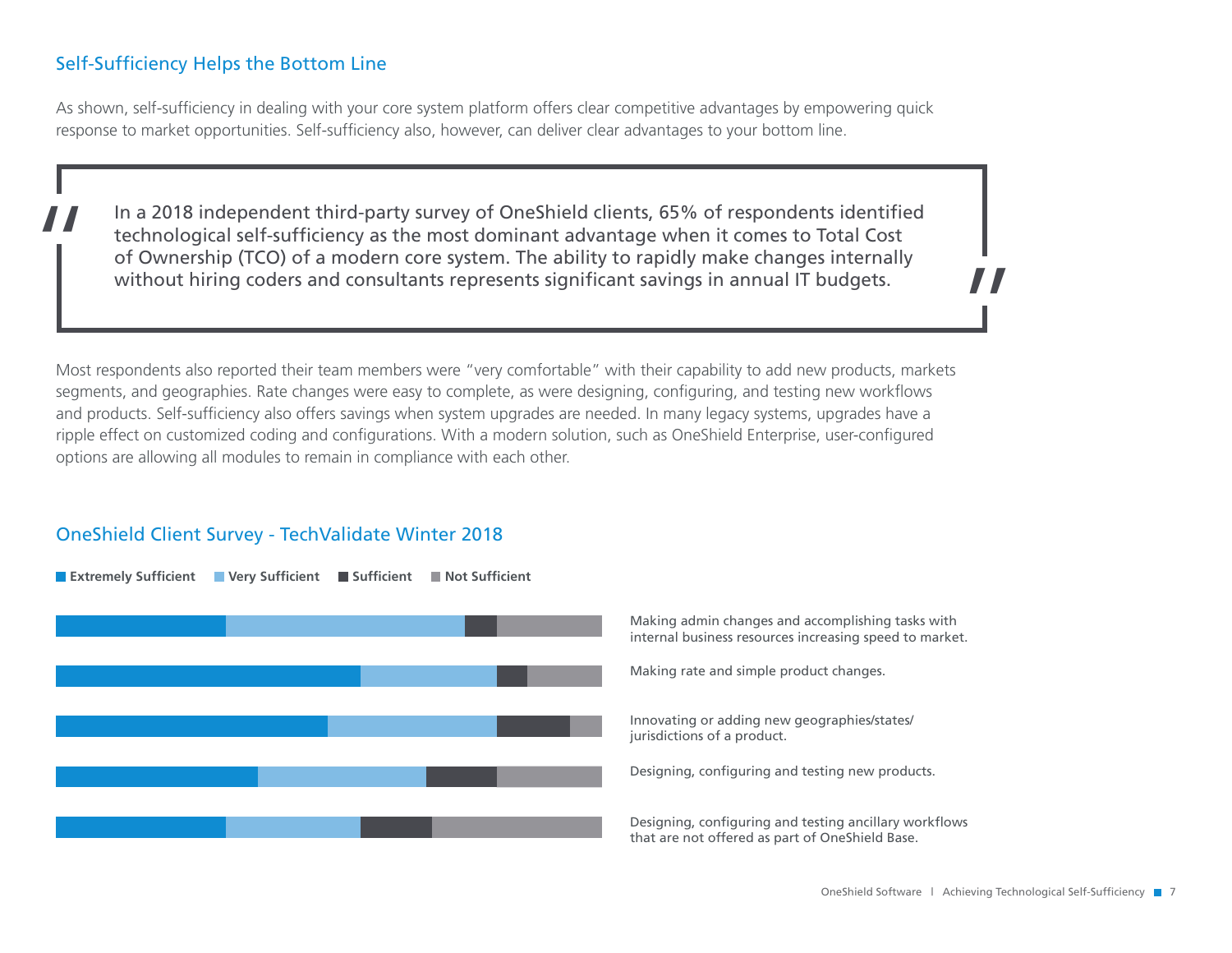# Self-Sufficiency Puts You in Control

Everyone wants more control or, at least, the option to exercise it. Insurers need look no further than their own customers to understand that selfsufficiency is an important feature in today's market. In 2019 Insurance Outlook, by Deloitte Center for Financial Services, 2018 consumers indicated 90% would prefer self-management of their existing policies through digital channels.

OneShield has always built its solutions on the premise that flexibility is highly valued by clients, particularly in the insurance sector. As markets and technologies change, the flexibility to make system modifications inexpensively and easily is an essential competitive advantage for both OneShield and its clients whilst resulting in an overall lower total cost of ownership.

With OneShield's advanced solutions, you can take control of your technology platform and customize it to meet your business needs and objectives, reduce resource expenses, and increase speed-to-market.

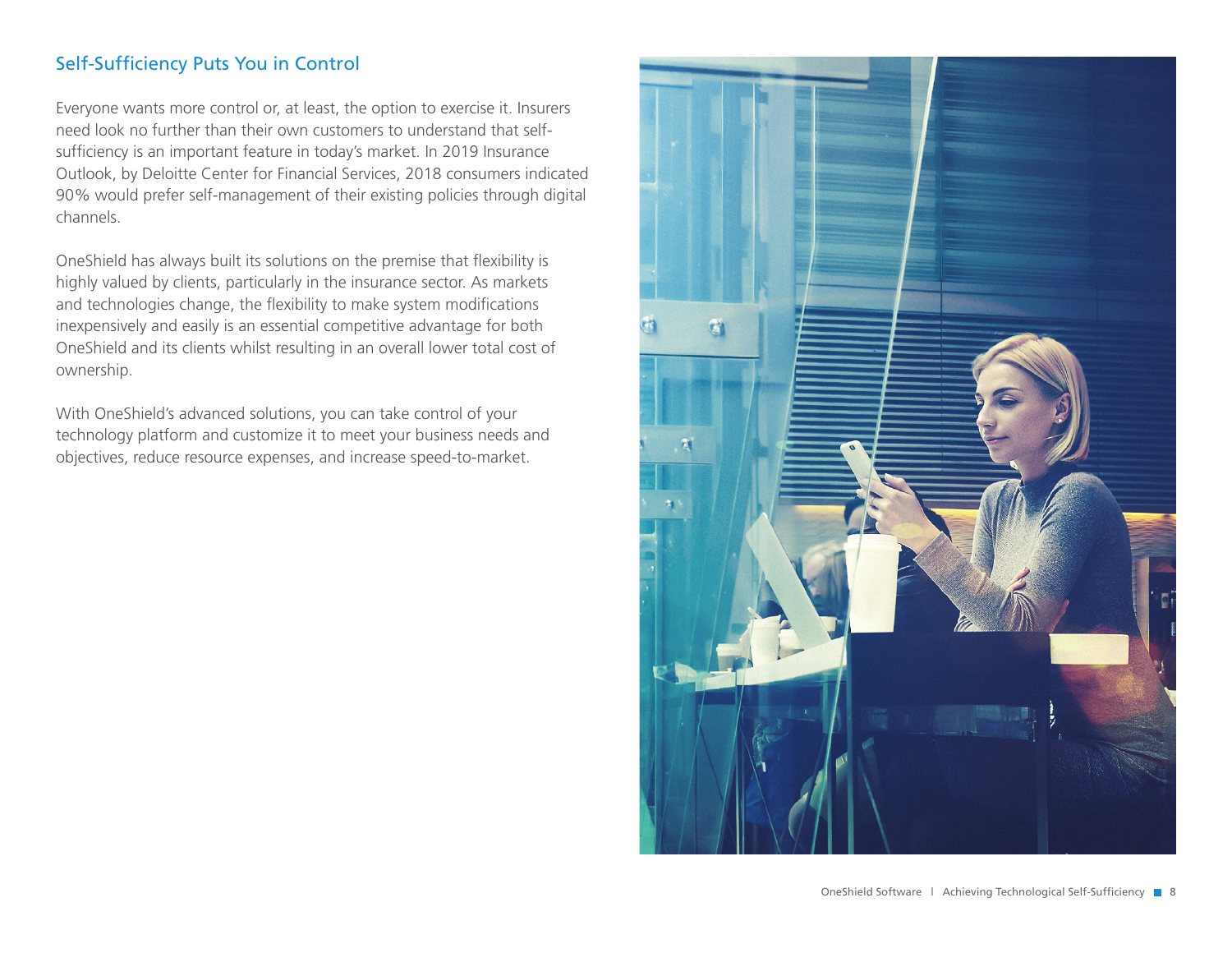### The OneShield Software Story

Since 1999, OneShield, Inc. has been privileged to provide solutions to many of the strongest and fast-rising names in the global financial services industry, ranging from those with a single lines of business to others with multiple products in P&C, life, health and specialty markets — a combined 50 lines of business in production on the same platform.

OneShield Software delivers core business software solutions to the global insurance and broader financial services industry, deployed in the cloud or on-premise. Our portfolio of standalone, subscription and cloud-based software products include enterprise-class policy management, billing, claims, rating, product configuration, business intelligence, and analytics solutions that leverage a tools-based open architecture and single data model platform to streamline your business. OneShield Software automates and simplifies the complexities of core systems with targeted solutions, seamless upgrades, collaborative implementations, and lower total cost of ownership.

With corporate headquarters in Marlborough, MA, and offices in India, Canada, and Australia, OneShield is committed to supporting their clients' growth, increasing their speed-to-market, enhancing internal and external efficiencies, and enabling client self-sufficiency at the lowest total cost of ownership.

Ready to simplify your business? It all starts with a conversation. Connect with us at info@oneshield.com or 1.888.663.2565.